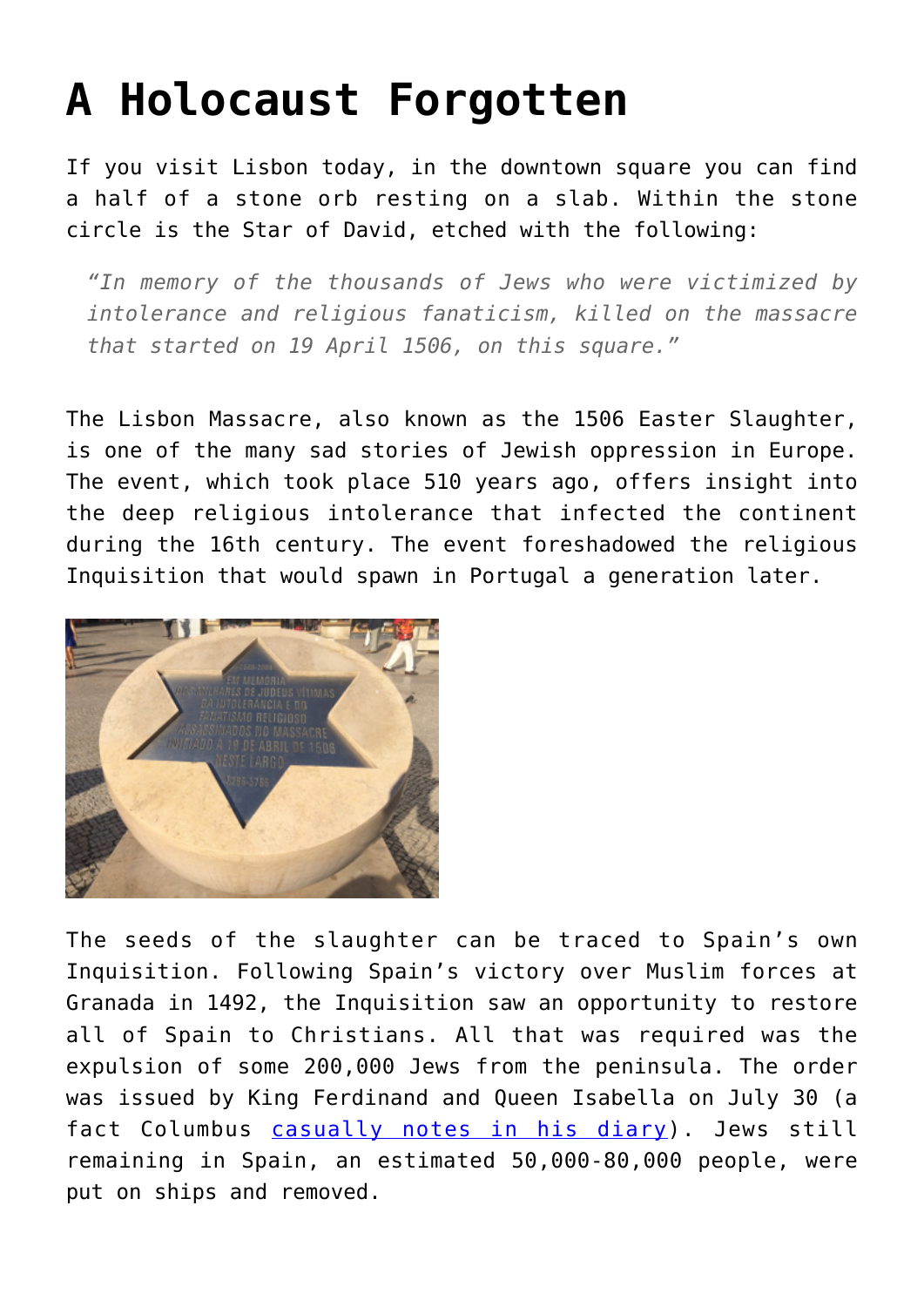There were not a lot of nations looking to take in tens of thousands of Jews. In fact, Jews had already been expelled from England, France, and parts of Germany. Nearby Portugal, a nation of a million or so people, ironically was one of the few places many Jews were able to settle. Perhaps as many as 100,000 Jews found homes there under King Manuel I.

Manuel, however, soon had a change of heart. In December 1496 he ordered all Jews out of Portugal by October the following year. He changed his mind again, however, opting instead to forcibly baptize the Jews, who became so-called New Christians (also known as *Conversos*).

A decade later, thousands of New Christian Jews were living in Lisbon when the city was struck by the plague. Those who could get out of the city, like King Manuel and his wife, Maria of Aragon, did so; those who could not—some of them, at least found someone to blame: Jews. The massacre took place, of all days, on Easter.

Isaac Ibn Faradj, a New Christian who witnessed the massacre, [wrote this account:](#page--1-0)

*"It happened on a Christian holiday (…). It was while the King and the Queen were absent from Lisbon, the capital, on account of the plague which raged there at that time, that a priest with a cross stood up, and wicked men with him, murderers and scoundrels, and they killed more than 1,400 Jews [i.e. New Christians], and burned their bodies, men and women, pregnant women and children. They burnt them in the streets of the city for three days on end, till the bodies were consumed and became ashes. I stole from the fire one half of the burned head of a dear friend of mine, and I hid it, kept it brought it to Valona [most likely the town of Vlorë in modern-day Albania], and buried it in a Jewish burial-place."*

Historians estimate that at least 1,000 Jews were killed over